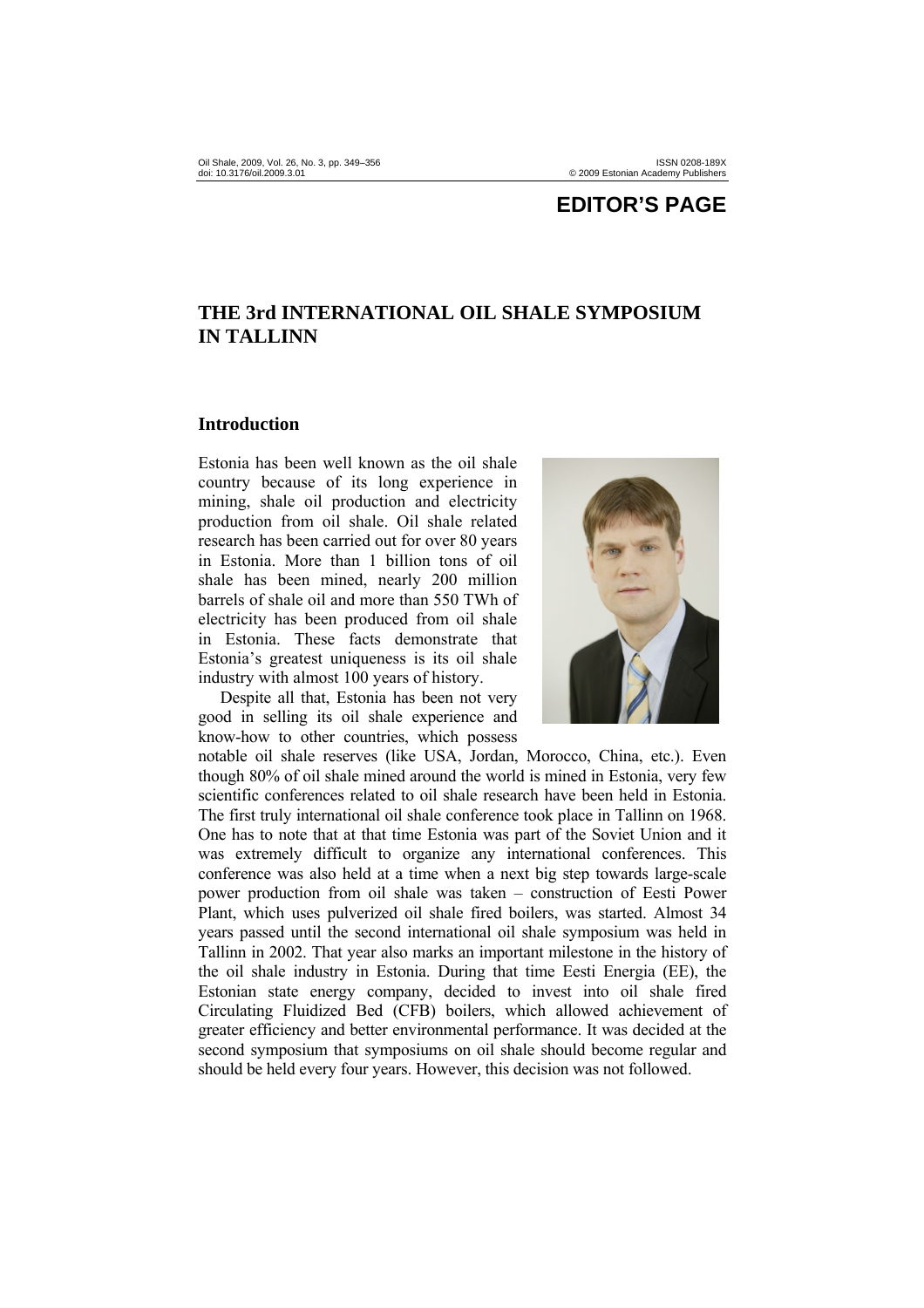The next and most recent International Oil Shale Symposium was held at Tallinn University of Technology (TUT) on 8–11 June 2009. The Symposium was organized by EE in cooperation with Colorado School of Mines (USA), TUT and Tartu University. Almost 300 participants from all continents and 24 countries attended the conference. Altogether 80 participants used the possibility to go on field trips, which included visits to Estonia underground mine, Narva open pit mine, oil shale fired Eesti Power Plant and Narva Oil Factory. Again, this conference marks the next step in the development of the Estonian oil shale industry, as EE announced its investment into the next generation shale oil production plant in Narva, which will use the newly developed Enefit 280 technology.

## **Opening plenary session**

The opening plenary session was addressed by Peep Sürje, rector of TUT, who recognized that oil shale is and remains an important energy resource in Estonia. TUT has educated thermal, mining and chemical engineers for Estonian oil shale industry for many decades and it will continue to do so. Sandor Liive, CEO of EE, presented highlights of the Estonian oil shale industry. He displayed EE's oil shale activities in both power and oil production. "Almost a century long experience in oil shale processing and clear vision in the development of the oil shale industry give Eesti Energia a unique competitive advantage. Oil shale is a guarantee for Estonia's energy security and this symposium gives us an opportunity to share our know-how with all interested parties around the world," he said. He also introduced EE's new business name, Enefit, which EE is going to use for its international activities. Peter Webber, president of Outotec's Metals Processing, discussed their partnership with Eesti Energia for development of a new retorting technology, which should have higher efficiency and lower environmental impact. He presented the company's impressive resume in development of fluidization technologies.

Juhan Parts, Estonian Minister of Economy and Communications welcomed delegates and in his speech he stressed the importance of oil shale on the Estonian economy and independence. The minister announced a shift in oil shale usage in Estonia from power production towards shale oil production. The plenary session was concluded by Edward Lucas, correspondent for The Economist in Central and Eastern Europe, who emphasized the strategic importance of oil shale around the world and highlighted advantages of the Estonian oil shale industry in comparison with energy industries of other countries: transparency, security of supply and long-term strategic vision. In his opinion, oil shale is one of the possibilities to secure supply of energy, which is extremely important in an environment where the energy sector is used by countries to achieve political goals.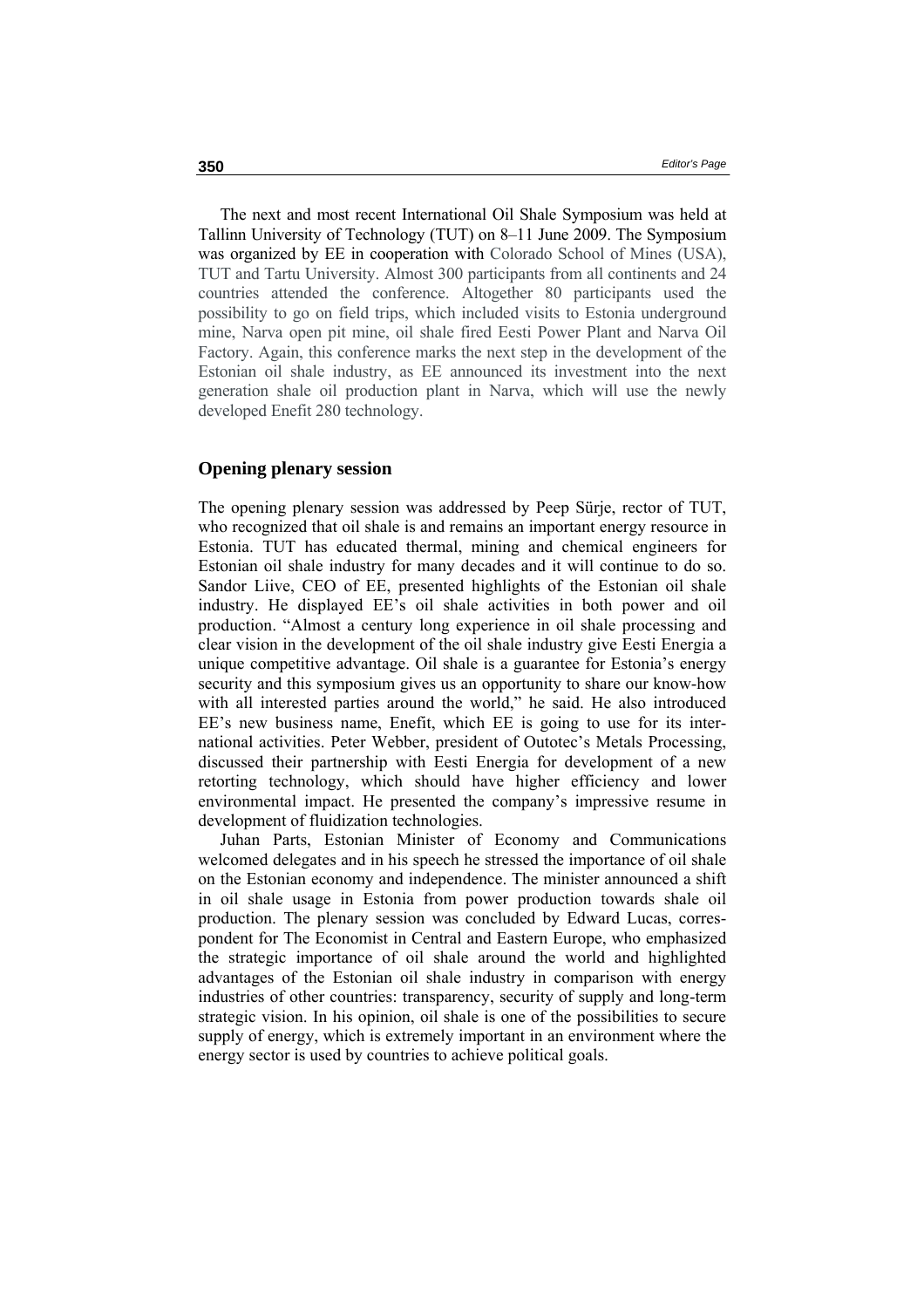

Peep Sürje, rector of TUT opening the 3<sup>rd</sup> International Oil Shale Symposium in Tallinn

## **Technical sessions**

The technical program was divided into eight sessions, which covered all important areas of research and development in the oil shale sector. Presentations covered the whole value chain including oil shale mining, power production, shale oil production, oil upgrading and remediation of waste. However, less emphasis was put on *in-situ* processing of oil shale.

## **Remediation and managing by-products**

Uuve Kirso of the National Institute of Chemical Physics and Biophysics discussed the impact of oil shale waste on the terrestrial environment. She advocated towards wider recycling of oil shale wastes (spent shale and ash). Anne Kahru of the National Institute of Chemical Physics and Biophysics discussed eco-toxicological aspects of landfill sites of solid wastes from the Estonian oil shale industry. She pointed out that in spent shale disposal, hazard may arise from sulfides and alkaline oxides and hydroxides. Whereas disposal of ashes is classified in Estonia as hazardous waste due to the high alkalinity of their leachates. Musa Resheidat, professor of Jordan University of Science and Technology, discussed possibilities of utilization of spent shale in production of soda ash, ammonium sulfate, potassium sulfate, sulfuric acid and use in other industries.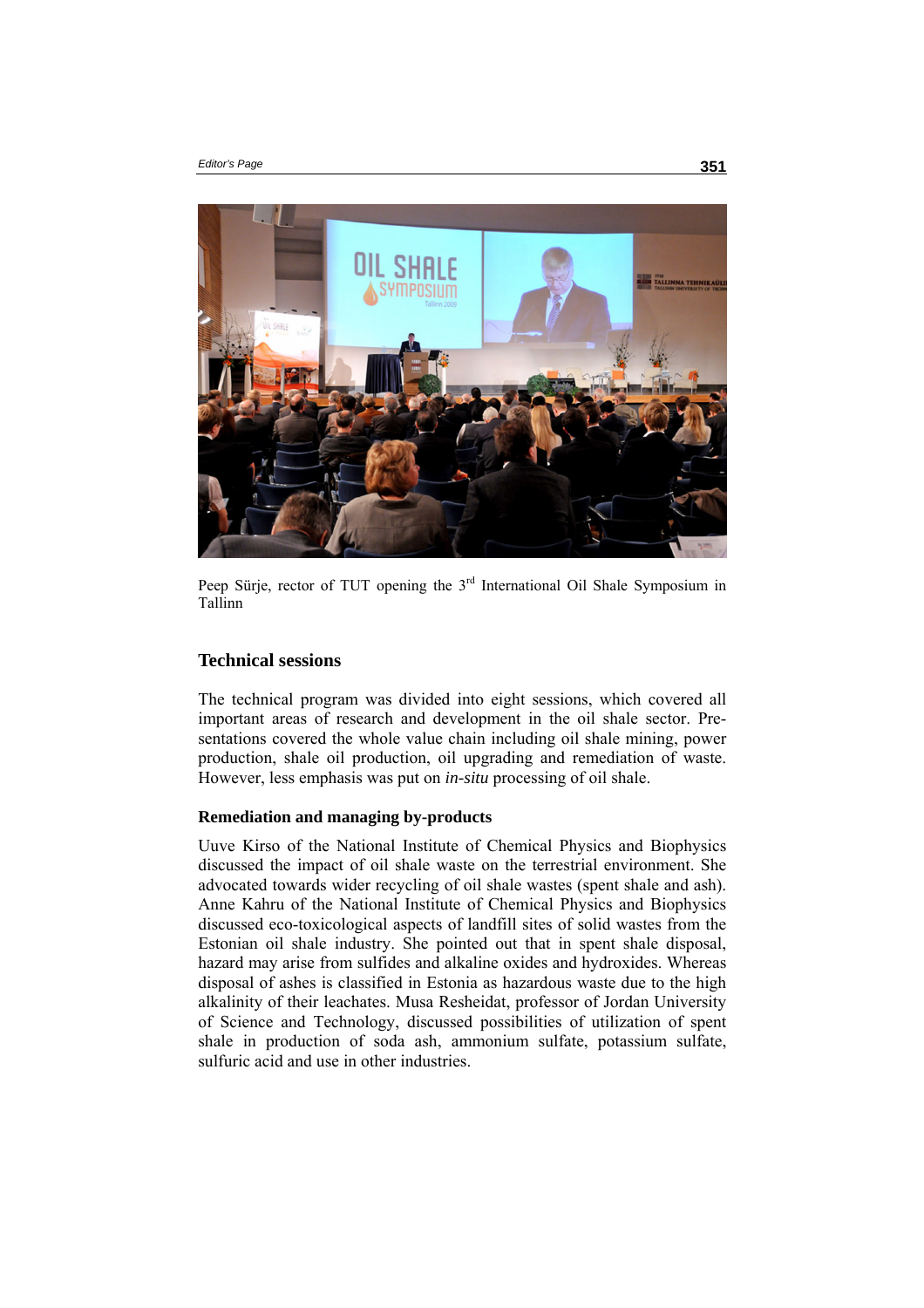Raimo Jaaksoo of Net Systems discussed remediation of mining dumps and ash fields using Estonian examples. Thomas von Schwarzenberg from RWE Power presented environmental aspects in power production from lignite. He discussed the environmental impact in lignite mining, ground water protection, ash backfilling, dust emissions, and reclamation of mining sites. Jyri-Rivaldo Pastarus, associate professor of TUT, discussed the backfilling technology of ash and mining by-products that is proposed to be used in the underground mines of Estonia.

#### **Research on oil shale retorting**

Andres Siirde, professor of TUT, presented a new patented oil shale retorting technology, which uses a fluidized bed pyrolysis system together with a CFB furnace for combustion of by-products (spent shale and retort gas). Indrek Aarna of Eesti Energia introduced the new improved solid heat carrier technology, Enefit 280, which was developed together with Outotec and which will be used in the expansion of Narva Oil Plant. Enefit 280 technology still uses a rotary kiln for oil shale pyrolysis, but has incorporate a CFB into the process for combustion of spent shale. The new technology has a higher unit capacity, lower emissions and higher efficiency. Jimmy Jia from PROCOM Consultants discussed the process modeling method used for the Fushun retort. The model was used as a technology development tool and it was reasonably accurately able to predict results from 1 t/h pilot plant tests. Chuichi Watanabe, CEO of Frontier Laboratories Japan, presented a new rapid, reliable and on-line analysis method for characterization of oil shales by thermal desorption/pyrolysis-GC/MS. The new method was applied on characterization of Estonian kukersite and dictyonema oil shales. Kristjan Kruusement of TUT discussed liquefaction and gasification of Estonian oil shales in the medium of hot compressed water as an alternative to conventional semicoking methods.

#### **Developments in shale oil production technologies and upgrading**

Michele Thomas of ExxonMobil Upstream Research Co. introduced the Electrofrac™ process for *in situ o*il shale conversion, where oil shale is heated by a hydraulic fracture filled with an electrically conductive material (calcined coke). ExxonMobile is performing field tests, but the process still needs several years of development before reaching the commercial implementation phase. Anton Dammer of Redleaf Resources Inc. presented the EcoShale™ in-capsule process, which combines the advantages of *in-situ* and surface retorting technologies. The company has performed pilot tests in Utah and is declaring that the production cost of shale oil using the EcoShale™ process is \$20–25 per barrel for 30000 bbl/day plant. Hans Luik of TUT discussed thermal dissolution and hydrogenation technologies as a perspective alternative to semicoking methods. He pointed out that alternative methods enable the most effective oil shale liquefaction and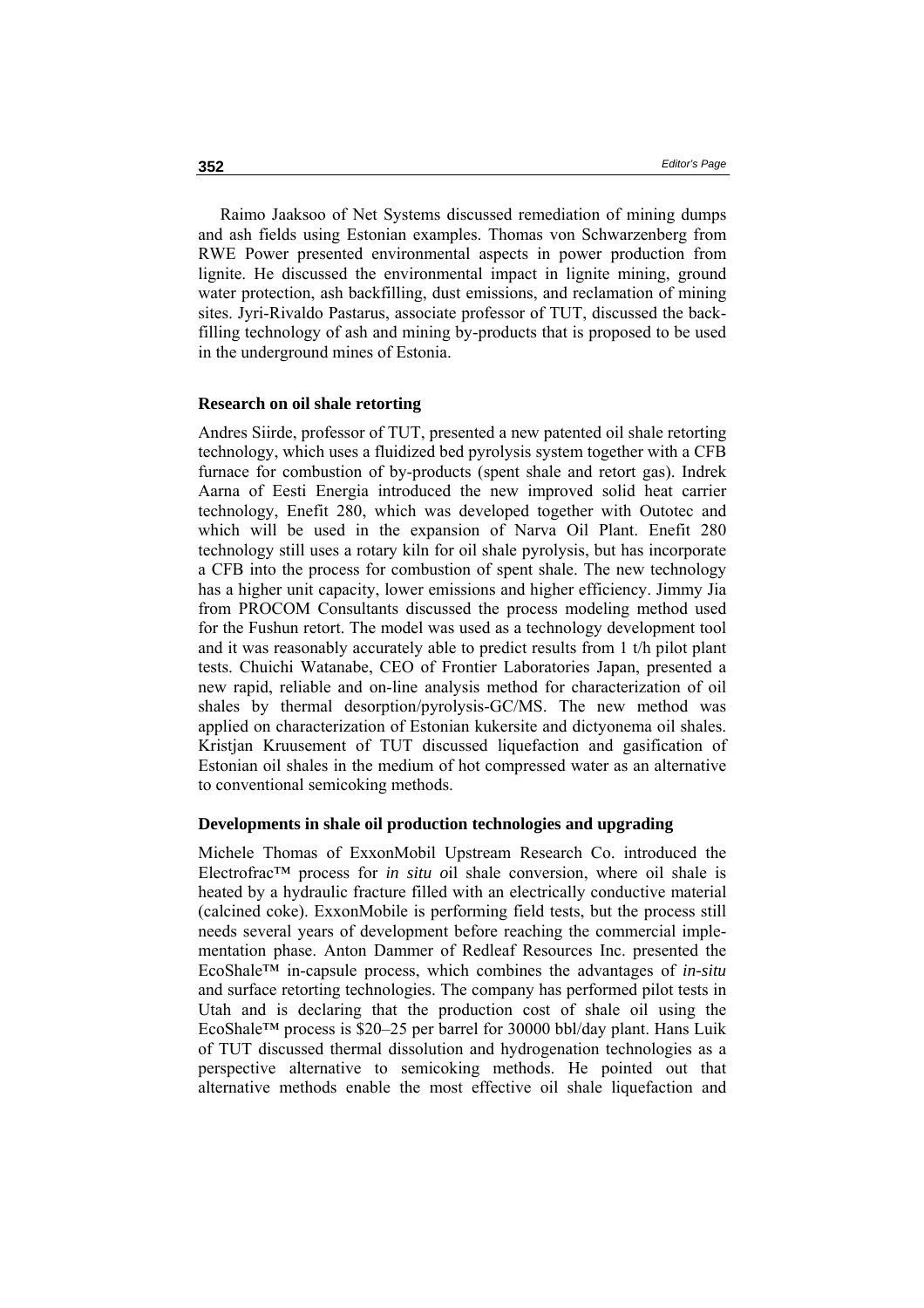upgrading. Jim Schmidt from PROCOM Consultants shared his experience from operation of a shale oil upgrader in Stuart, Australia. He emphasized possible challenges in upgrading of shale oils, importance of understanding market requirements, and need for extensive pilot testing before choosing an upgrading process. Alan Goelzer of Jacobs Consultancy presented the results of the pilot plant tests of hydrotreatment of shale oil produced in the Enefit 140 process. He reported that preliminary tests showed very high desulfurization, de-oxygenation and de-nitrification levels and a significant uplift in API gravity, which allows to predict that hydrotreated shale oil products can be sold at prices similar to Brent crude prices.

#### **Exploration and geology**

Roland Butler of Altius Resources Inc. discussed the history of the Alberta oil shale project located in eastern Canada. The Alberta oil shale resource has been well studied since 1849 and it has a moderate oil yield (80–100 l/t). Several pilot retort tests have been carried out with Alberta oil shale. Vojin Čokorilo of the University of Belgrade gave an overview of oil shale deposits in Serbia. The most promising oil shale resource is located in the Aleksinac deposit, which is estimated to have 2 billion tons of oil shale with an average oil yield of around 10%. Marwan Madanat of the Natural Resources Authority of Jordan discussed availability of oil shale resource in Jordan and its exploitation opportunities. There are more than 18 known oil shale deposits with total estimated resource of more than 40 billion tons. Jordan is offering rights to study its oil shale resource for investment purposes. Väino Puura from TUT gave a very detailed study about the lithology and geochemistry of the El Lajjun and Attarat oil shale from Jordan. Tsevi Minster from the Geological Survey of Israel discussed occurrences and properties of oil shale resources in Israel. The geological reserves of oil shale are estimated to be 300 billion tons and it has an oil yield around 45-100 l/t. The resource is currently used for power production at Mishor Rotem FBC power plant.

#### **Oil shale as a power source**

Arvo Ots of TUT discussed the peculiarities of combustion of Estonian oil shale, which are influenced by the behavior of the oil shale mineral matter. He also gave an overview of the history of oil shale fired power plants in Estonia. Oil shale fired power plants have faced numerous challenges including ash fouling, high-temperature corrosion,  $NO<sub>x</sub>$  and  $SO<sub>2</sub>$  emissions, and lately  $CO<sub>2</sub>$ emissions. Juha Sarkki of Foster Wheeler Energia Oy discussed the operation of the oil shale fired CFB boilers at Narva power plants. He reported the good results that have been achieved with respect to lower environmental emissions, higher efficiency and higher reliability using Foster Wheeler's CFB boilers. Andrei Dedov of TUT presented research results related to high-temperature corrosion of superheater tubes in oil shale boilers. Laboratory and industrial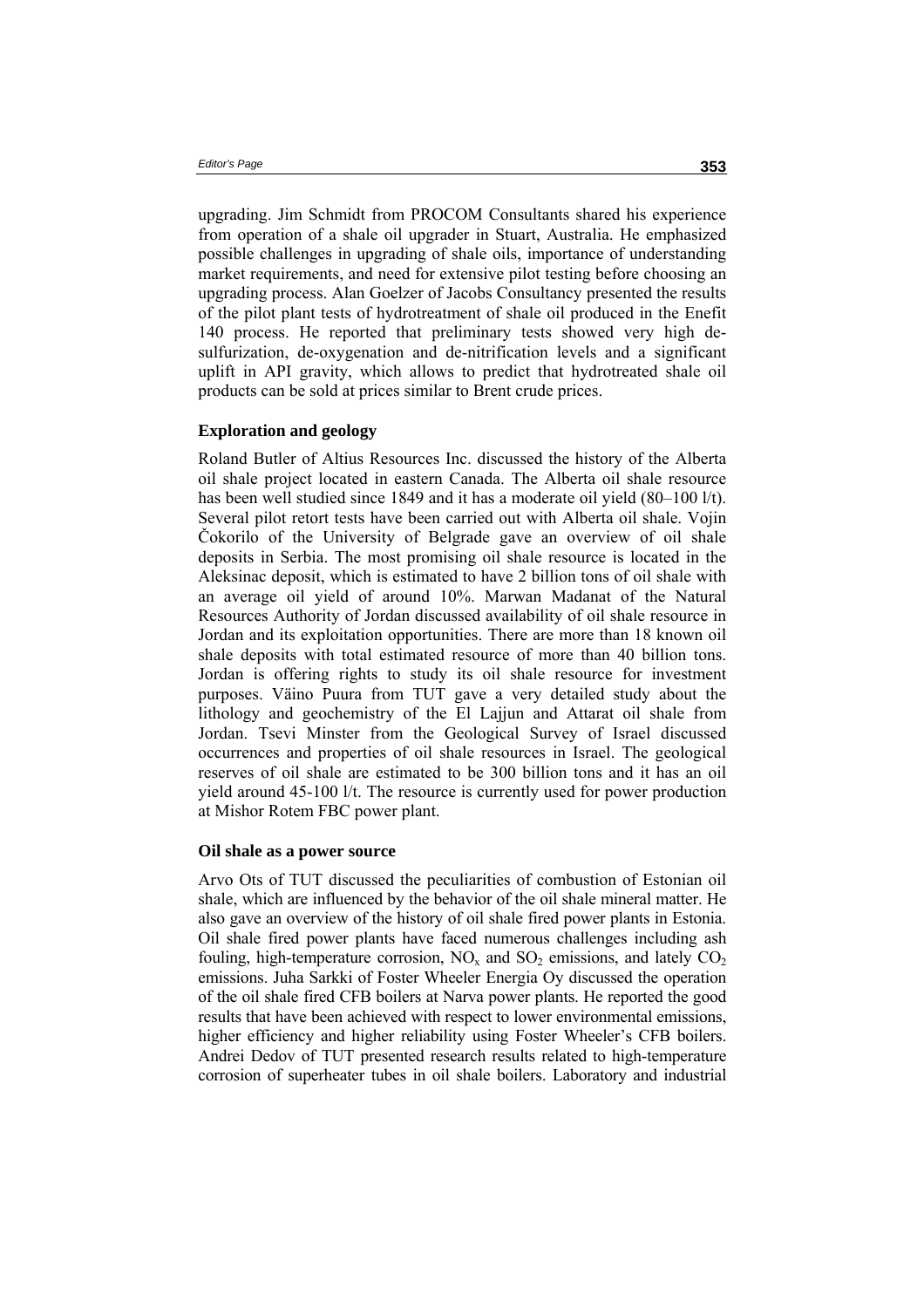scale high temperature corrosion test results revealed that the best corrosion resistant steel was X8CrNiMoNb16-16.

Rein Kuusik from TUT discussed prospects for utilization and recycling of spent shale, which contains environmentally harmful compounds. According to him, the utilization of spent shale in cement production seems to be the most attractive alternative. Tõnu Pihu of TUT discussed possibilities to capture carbon dioxide during oil shale ash deposition. He showed that ash produced at CFB boilers has higher  $CO<sub>2</sub>$  capture capability compared to ash produced at PF boilers. He estimated that about  $5.5\%$  of  $CO<sub>2</sub>$  emitted by Estonian oil shale fired power plants is captured by oil shale ash. Tamer Turna from TES Ltd. in Turkey discussed utilization of ash produced at oil shale fired power plants as a clinker substitute in cement industry. He stressed the advantages of lower carbon footprint and lower costs of cement production.

#### **Hints for successful oil shale projects**

James Bunger of JWBA gave a perspective on the oil shale industry from the thermodynamic perspective. He stated that the best oil shales are richer than the best oil sands and that  $CO<sub>2</sub>$  emissions do not appear to be a significant issue. Demarco Epifanio of Petrobras discussed challenges that oil shale industry is facing. He pointed out the key challenges existing in retorting technologies, oil upgrading, environmental performance and oil shale economics. Michael Ekelund from the Alberta Department of Energy gave an extensive overview of the development of the royalty and regulatory regime for the oil sands industry in Canada. He stated that the commitment of the Government and continued dialog with the industry were crucial in building up a large-scale oil sands industry in Canada. Guy Ranawake of Lexicon Partners focused on how to finance oil shale projects in the current macroeconomic environment. He presented appropriate financing strategies for individual projects and analysis of potential sources of capital. Howard Gooder from Europe Arab Bank Plc gave a bank's view on financing oil shale developments. Nikola Anastasijevic of Outotec discussed R&D as the key in technology providing business. He presented the experience of converting small-scale test results into the design of industrial-size plants.

#### **International oil shale developments**

James Killen of the US DOE, who participated via phone, discussed the status, outlook and trends of oil shale research, demonstration and development (RD&D) in the United States, which has 6 trillion barrels of oil shale resources. He presented progress in the RD&D lease program, oil shale commercial leasing regulation and DOE national lab projects. Shuyuan Li of China University of Petroleum presented fast development activities in the oil shale business of China, a country which has an estimated oil shale resource of over 700 billion tons. He discussed that a total of 280 Fushun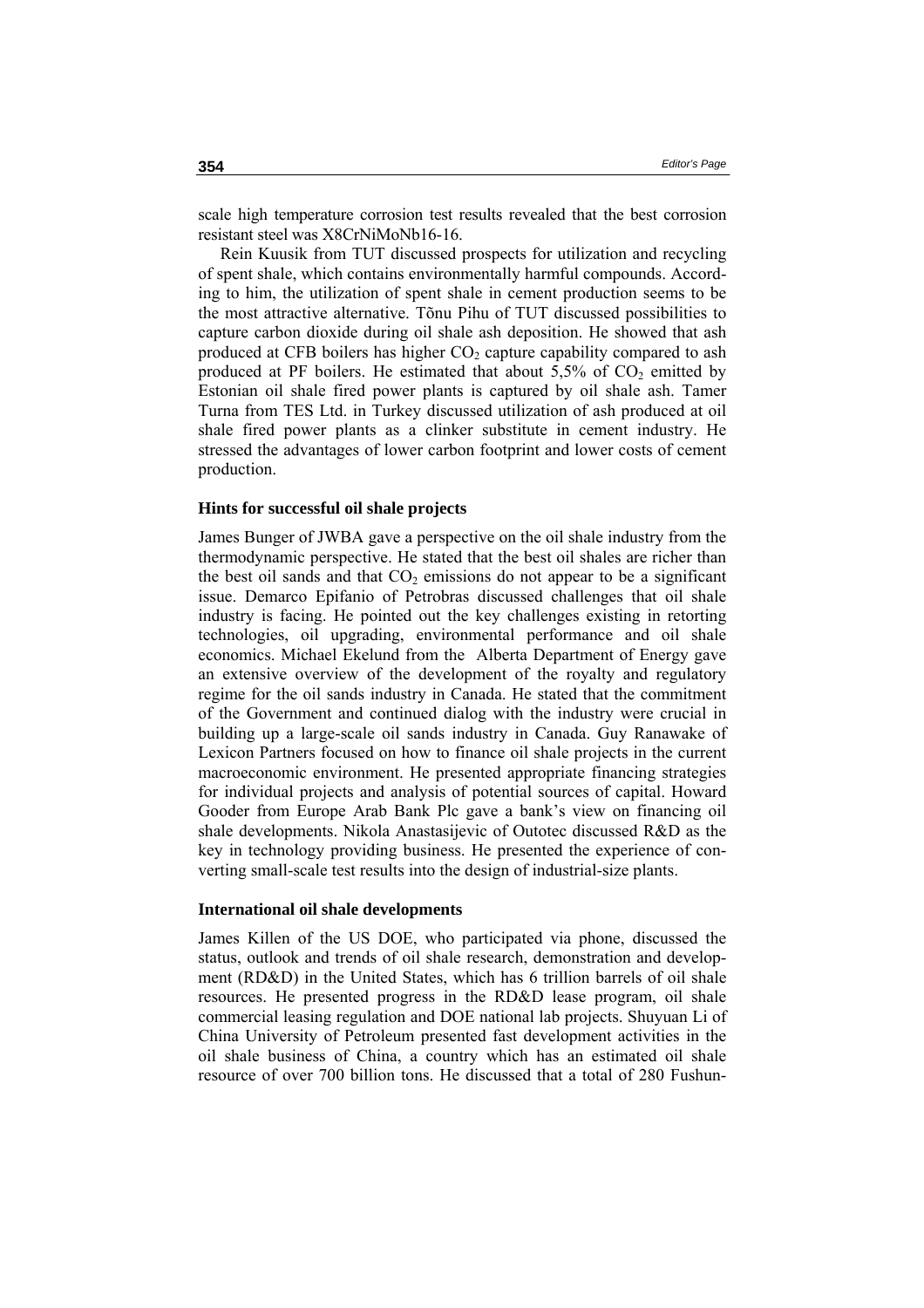type retorts are operated in China (total shale oil production 375 000 tons per year) and there are many plants under construction and in the development stage.

Yaakov Mimran from Ministry of National Infrastructures discussed oil shale exploitation activities in Israel. He explained that Israel considers oil shales an alternative energy source for supply security. Ammar Al-Taher of MED-EMIP discussed the European-Mediterranean energy market integration project, which also supports environmentally friendly, energy efficient and financially attractive utilization of oil shale in Jordan, Syria, Turkey, Marocco and Egypt. Maher Hijazin from the Natural Resources Authority of Jordan discussed the strategic importance of oil shale in energy policy and opportunities offered for international investments into the oil shale sector in Jordan. He informed that Jordan is currently putting together environmental regulations and a fiscal regime for oil shale projects. Michael Bromley-Challenor of Continental Precious Minerals Inc. gave an update on the development of the Cambrian alum shale project in Sweden, which can be an important resource for extraction of oil and metals (uranium, vanadium, molybdenum, nickel, etc.).

## **Environmental impacts of oil shale industry**

Inge Roos of TUT presented future trends in greenhouse gas emissions based on current policies implemented in Estonia. She forecasted a reduction in greenhouse gas emissions by 2020 for all scenarios studied. Khosrow Biglaribigi of INTEK Inc. discussed the development, costs and benefits of carbon capture and storage (CCS) technologies, whereas enhanced oil recovery is already considered an environmentally and economically proven technology for storage of  $CO<sub>2</sub>$ . Alla Shogenova of TUT discussed possible CCS scenarios for an oil shale based energy industry in Estonia. She presented a scenario, where  $CO<sub>2</sub>$  produced at oil shale fired power plants is captured, transported via pipeline to Latvia, which has the capacity to store about 400 Mt of  $CO<sub>2</sub>$ , and stored in Cambrian aquifers.

Erik Puura of the University of Tartu discussed possibilities offered by the predictive modeling of environmental impacts of the oil shale industry. He presented water pollution during mining and spontaneous combustion of spent shale as examples from Estonia, which could have been avoided using modeling tools. Donatella Pasqualini of Los Alamos National Laboratory presented a dynamic integrated assessment model to assess socio-economics and environmental impacts of unconventional fossil fuel developments. She discussed also the results from application of the model on *in-situ* processing of oil shale in the US. Ghussaina Hilu from the Natural Resources Authority of Jordan presented an environmental framework for oil shale projects that is under preparation in Jordan. She discussed that the main emphasize of the regulation is on air, water and soil emission limit values and minimizing water consumption.